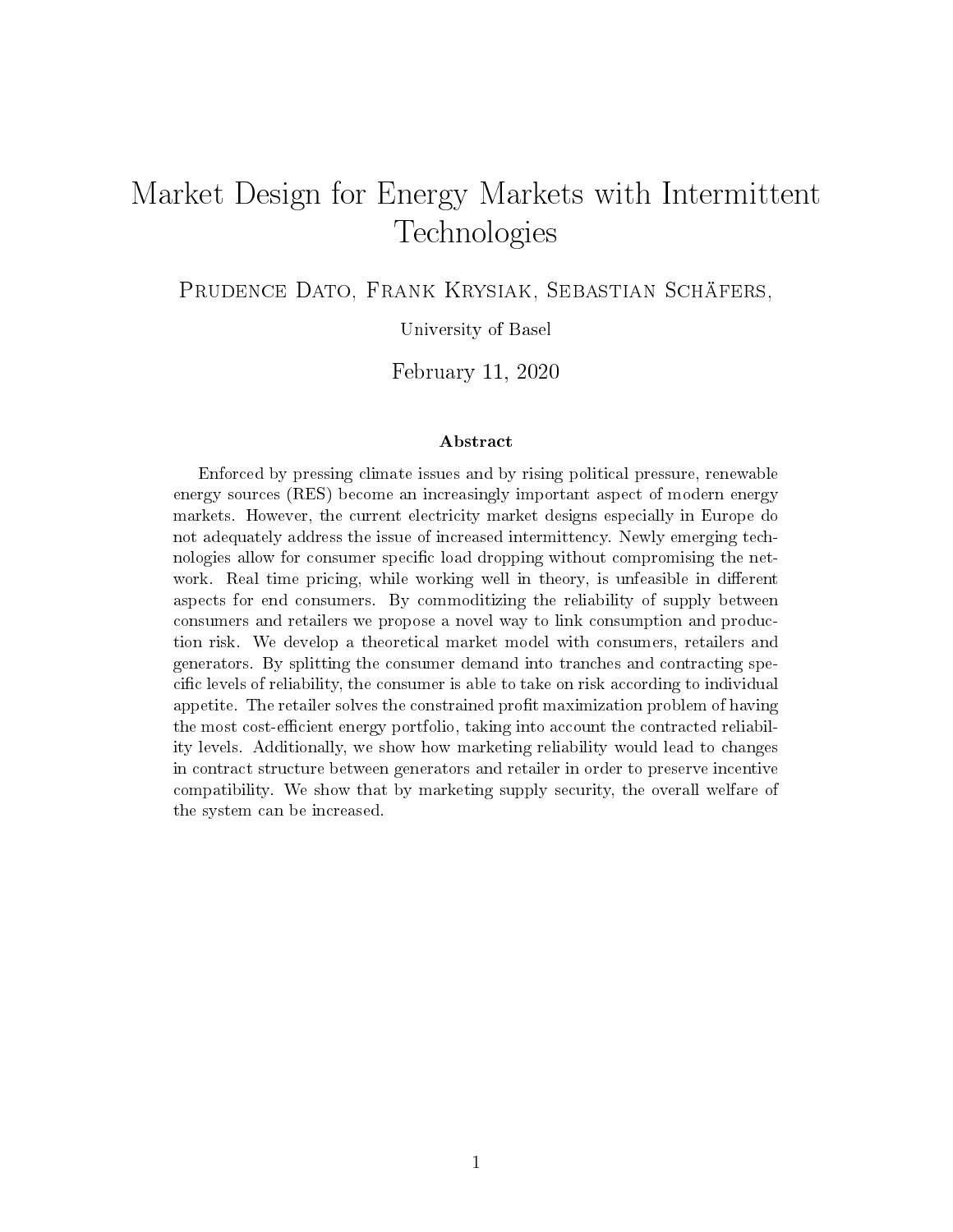# 1 Introduction

The energy landscape is in the process of fundamental change. On the one hand, the change in the energy mix and electrification of areas that previously relied on fossil energy sources, will be impactful. On the other hand, with increasing digitization also of the energy sector, new decentralized control measures have arisen such as smart metering (Kaufmann et al., 2013). The energy sector in general will lean more towards electricity in the future and hereby replace other forms of energy, e.g., e-mobility or electric heating (Tamme et al., 2001; Kåberger, 2018). Electrification is an important pillar for achieving the European climate targets, also due to an increasing share of RES in the energy mix. Financial competitiveness of RES and dwindling support of conventional energy sources such as coal lead to an even stronger integration.

RES, however, exhibit an inherent degree of intermittency due to their reliance on natural, uncontrollable factors (wind, sun, etc.). Currently, the flexible dispatching of conventional energy production is able to cover short-term fluctuations in demand on household levels. In absence of a large storage system, maintaining a reliable energy supply would require building large flexibly dispatched capacity reserves, especially when the intermittent technology is important in the energy mix. In addition, intermittent electricity generation is source of additional risk that makes the wholesale electricity prices unpredictable. It also reduces those prices due to its zero fuel cost, affecting the incentive for investment in conventional generation. However, the market is lacking the right incentives to internalise those externalities and to provide the appropriate back-up capacities. This is because, there is no specific market where both consumers and system operators could trade electricity reliability.

On the consumer side, the demand for reliability is based on the value that is given to electricity interruptions. Electricity reliability is valued differently depending on the electricity attributes and the type of electricity services. This value of continuous electricity service is also called the "value of lost load" (VoLL). Several studies have evaluated the VoLL (Woo et al., 2014; Shivakumar et al., 2017; and Morrissey et al., 2018) which varies from near zero (when charging an electric vehicle late in the evening for instance), to tens of thousands of euros per MWh (at the hospital for example) (Hogan, 2016).

On the generator side, all the costs for suppling the electricity should be considered, including the intrinsic value of generation capacities that contribute to maintain electricity reliability even though it is not often used to produce electricity. In this sense, electricity prices should reflect both short-run marginal and the marginal cost of meeting the electricity reliability, otherwise they are not sufficient to cover all the supply costs leading to the "missing money" problem (Hogan, 2016). One alternative solution for this missing money problem is to develop a specific market (often referred to as the capacity market) outside the energy market where generators are paid for their capacities. However, Hogan (2016) argues that improving the energy price formation is optimally desirable to ensure reliable electricity at least cost and this should be the top priority.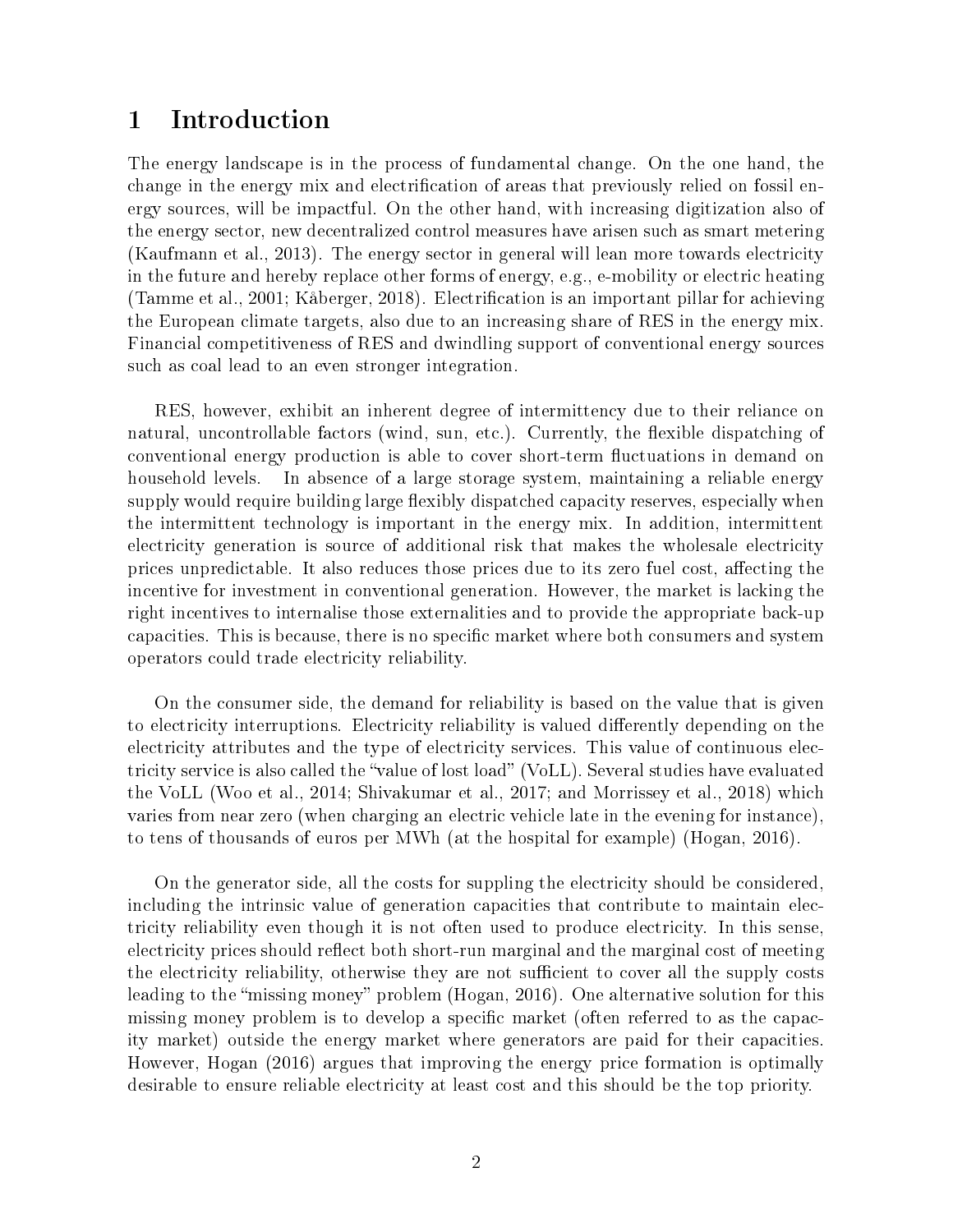With the phase-out of different conventional energy sources (e.g., coal or nuclear energy), it becomes important to investigate the ability of current energy market design to deal with uncertainties and at the same time preserve investment incentives for renewable energy production (Jahn and Korolczuk, 2012). Especially in a scenario with increased volatility of production and reduced back up capacity, guaranteeing the supply security of non-plannable demand can be a complex task (Heinrichs and Markewitz, 2017). There are a number of attributes related to electricity that consumers may consider in their preference for energy services. In addition to the volumetric electricity consumption (kWh), consumers also value the demand capacity (kW), reliability of supply, environmental impact, etc. Therefore, any mechanism that provides electricity differentiation products to consumers by targeting the electricity attributes would help them to efficiently satisfy their energy demand. Reliability differentiation is one example of this mechanism (see Hartman et al., 1991; Pepermans, 2011; and Woo et al., 2014). Imposing a full electricity reliability may not be optimal as it would require substantial investments in backup capacities with a high bill payment from consumers while some consumers may prefer to have a lower electricity bill and accept a lower reliability. However, pricing reliability as a private good would require a deployment of smart grid technologies making possible to drop loads individually.

Not only the energy portfolio changes but also its control mechanisms. Smart metering technologies have been widely cited as a game-changing piece of technological progress; instead of having centralized net stabilization procedure, smart meters open up the possibility of targeted stabilization measures. While the energy saving potential of smart meters has been critically discussed, they give rise to new potential business models (Darby, 2010). Retailers in future scenarios will be able to selectively drop loads and hereby have new possibilities to tailor contracts to the individual needs of consumers. It also provides the technological basis for proponents of real time pricing on consumer level. The current market design with its implicit supply guarantee makes it difficult to find innovative business models in that regard. Especially in Europe, energy-onlymarkets are the predominant market structure with the exception of capacity markets in a few countries. Retail markets and consumer contracts are most commonly based on a contractually fixed rate per energy consumed with a guaranteed supply for all consumers. Any sustainable future market design will have to be reassessed in light of technological development (Parag and Sovacool, 2016; Aparicio et al., 2012).

In particular, increased intermittency on the production side due to RES as well as increased demand on the consumer side leads to the open questions: How can a market design ensure the reliable supply with energy for individual consumers? New challenges arise in terms of investors being able to refinance their energy generating units. Pricing at marginal cost works well in a context where there is a comparably smooth increase in marginal cost per production technology. With RES effectively having negligible marginal cost of production, this raises an additional question: How can a market design ensure investment incentives to increase the reliability of the system?

In this paper, we analyze the structure of current electricity markets of full electricity reliability, such as the German or the Swiss market. We show that the current design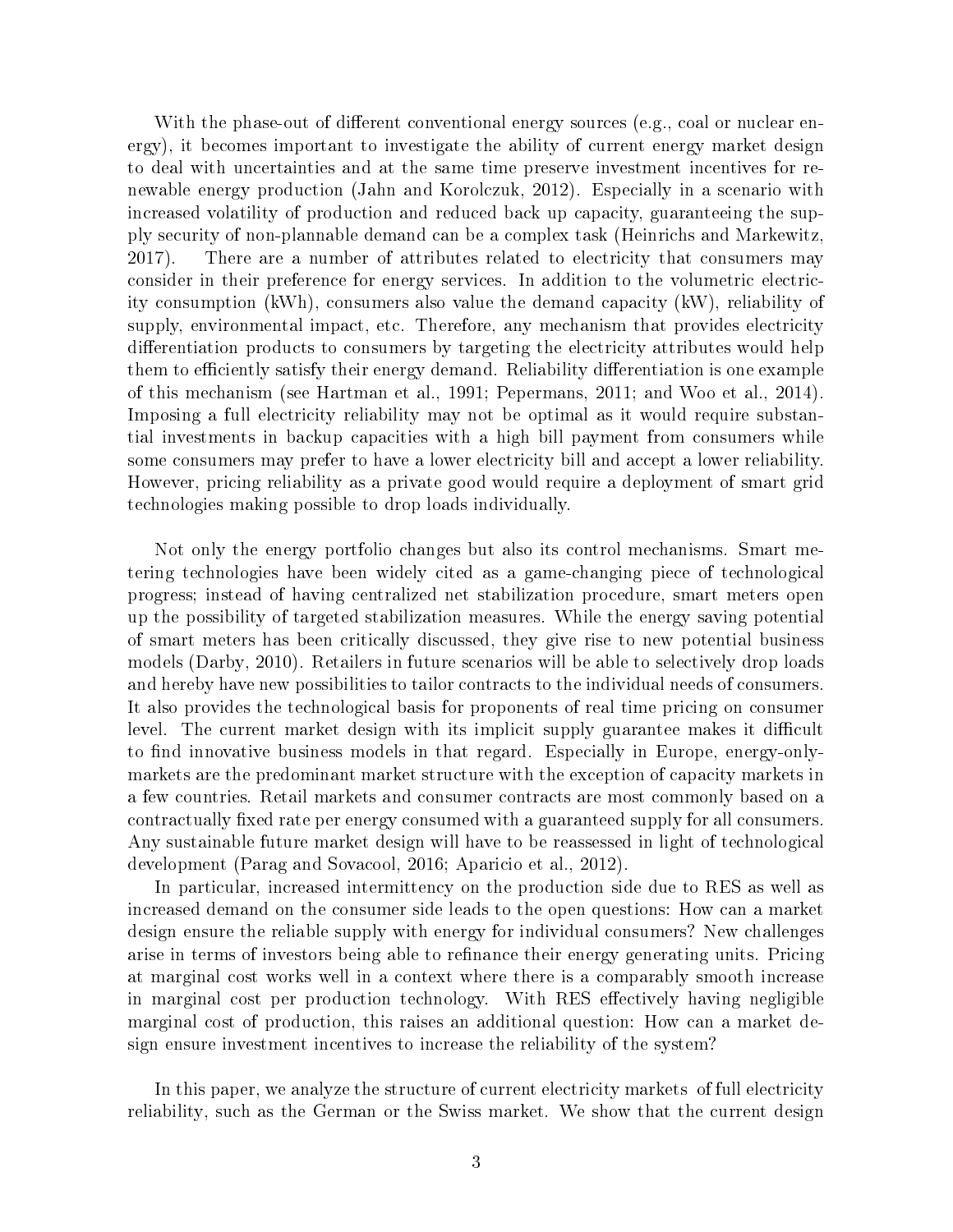is creating inefficiencies in managing those new challenges. This is mainly because the marginal costs for offering full reliability exceed those that could be incurred when marketing the remaining uncertainty between the involved parties. Real-time pricing for individual households is often referred to as the first best option to manage periods of scarcity. In line with others, we briefly touch on the problems of this approach and offer an alternative that relies on the same principles without creating too much additional complexity on the consumer side (Dutta and Mitra, 2017). Within our model, we develop a new market design that is based on introducing reliability of supply as a marketable property of contracts between generators and retailers. We consider a block tariff which is in line with the inclining block tariff: (i) a relatively low "lifeline" rate associated to essential needs," and (ii) a higher rate for extra electricity consumption in excess of those needs (Woo et al., 2014). This block tariff provides a conservation incentive to large consumers who face a higher electricity price when they consume more. In addition, we make the rate for the extra electricity consumption dependent on the electricity reliability such that a consumer pays higher electricity price for higher reliability.

We then expect to show that the optimal capacities of the conventional and intermittent electricity generation are closer to the optimal capacities under real time pricing than the capacities under the full reliability. Reliability pricing is able to create effects that are similar to those of real time pricing. In fact, pricing reliability of supply gives incentive to consumers to adjust their electricity demand depending on their preferred reliability (for instance, to reduce their demand during peak periods). Therefore, consumers will implicitly reveal their willingness to pay for the generation capacities in line with their VoLL. In this sense, our suggested market design of pricing the reliability can be considered as a second best solution and could be implemented as the best alternative to the real time pricing. We further show that such a contract design requires a subsequent change in the contracts between consumers and retailers and how an appropriate risk compensation leads to increased welfare. We contribute to the ongoing debate about energy transition and provide a new perspective on possible future market designs enabling the integration of RES.

The rest of the paper is structured as follows. Section 2 presents the model with all the parties involved in the market and the different assumptions. Section 3 analyses the investment problem under the reliability pricing market design (see Section 3.1) and under the current market of full reliability (see Section 3.2). Section 4 compares the welfare between the current market and the reliability pricing market design (see Section 4.1) and the implementation of set of possible contracts under the reliability pricing market design (see Section 4.2). Finally, Section 5 concludes.

# 2 Model

We model an energy market with three different involved parties: retailers, consumers and generators. The retailer is the utility company that functions as an intermediary, offering a electricity with a certain reliability  $R$  to its consumers. This level of reliability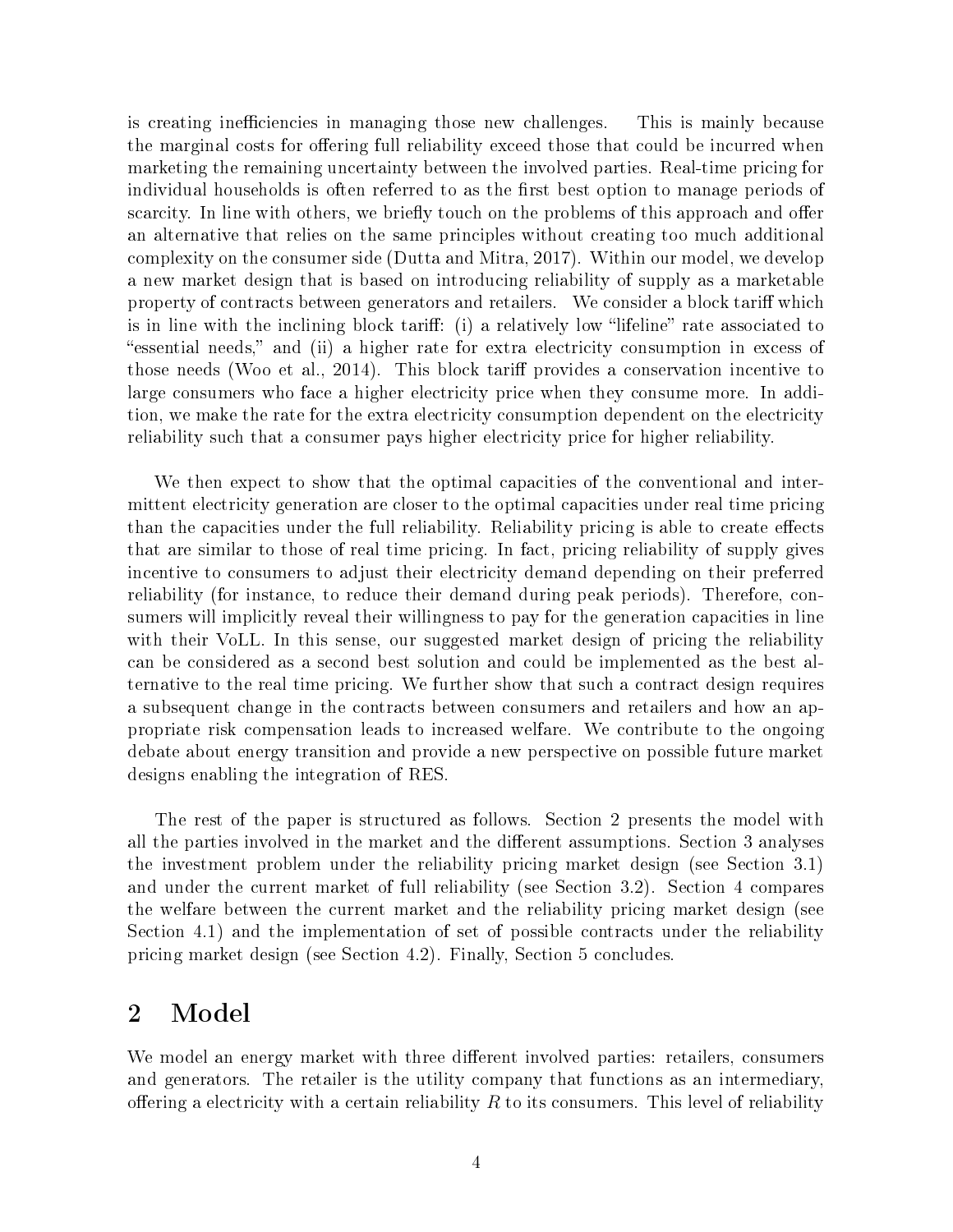will have regulatory relevance and is therefore relevant in terms of the product quality, the retailer offers. The retailer receives its energy from two different types of generators: conventional and intermittent. The conventional generators produce with an expensive conventional technology that can be controlled and dispatched within its capacity restrictions  $\overline{q_c}$  on demand. The intermittent generators produce with an intermittent technology that has marginal costs of zero and produces random output  $\eta * \overline{q_r}$ , where  $\eta_i$  is the realization of a random production factor and  $\overline{q_r}$  is the intermittent capacity. In addition we model a spot market in which retailers are able to buy/sell part of their energy portfolio. Retailers are only allowed to sell in the spot market if their own customers are unaffected. While retailers are potentially able to procure energy on the spot market in times of shortage, they are not able to replace their own supply guarantees of supply with spot buys.

## 2.1 Consumers

For the consumers' utility regarding electricity consumption we assume increasing and concave utility for the consumption of electricity with  $u'(\cdot) > 0$  and  $u''(\cdot) < 0$ . Consumer demand is modeled as two components: base demand  $d_1$  and peak demand  $d_2$ with  $u'(d_1) > u'(d_2)$ . Base demand and peak demand are supplied with different levels of reliability and cost.

We assume that the peak demand is uncertain while the base demand is fixed. More precisely,  $d_1 = \overline{d_1}$  and  $d_2 = \omega_2 \overline{d_2}$ , where  $\overline{d_1}$  and  $\overline{d_2}$  are respectively the maximum base demand and peak demand and  $\omega_2$  is the uncertainty parameter (from 0 to 1) that describes the part of the maximum demand that is realized. Furthermore, the consumer is offered different levels of reliability over the base and peak demands:  $100\%$  of reliability  $(i.e., R = 1)$  for base demand and a lower reliability for the peak demand (i.e.,  $R < 1$ ). Given this lower reliability, the consumer has a probability of  $(1 - R)$  to not cover all the peak demand, which causes a damage  $Dom(d_2)$  that depends on the peak demand.

In order to make the trade-off between reliability and system efficiency gains quantifiable, we utilize Value of Lost Load as our metric for consumer losses. Differing from most empirical literature, however, we follow a more nuanced version of this approach that distinguishes between damage from electricity interruption regardless of time and a component that is proportional to the amount of unsupplied energy. Incorporating this approach into our model, our model consists of a opt-in choice for different levels of reliability. We argue that this self sorting effect would lead to significant decreases in VoLL compared to the consensus in empirical literature (Küfeo§lu and Lehtonen, 2015; Praktiknjo, 2014).

For both types of demand we assume a generic pricing model:

$$
C(\cdot) = p_{i, fix} \cdot \overline{d_i} + p_{i, var} \cdot d_i
$$

Further we assume no income effects. The gross utility of the consumer can be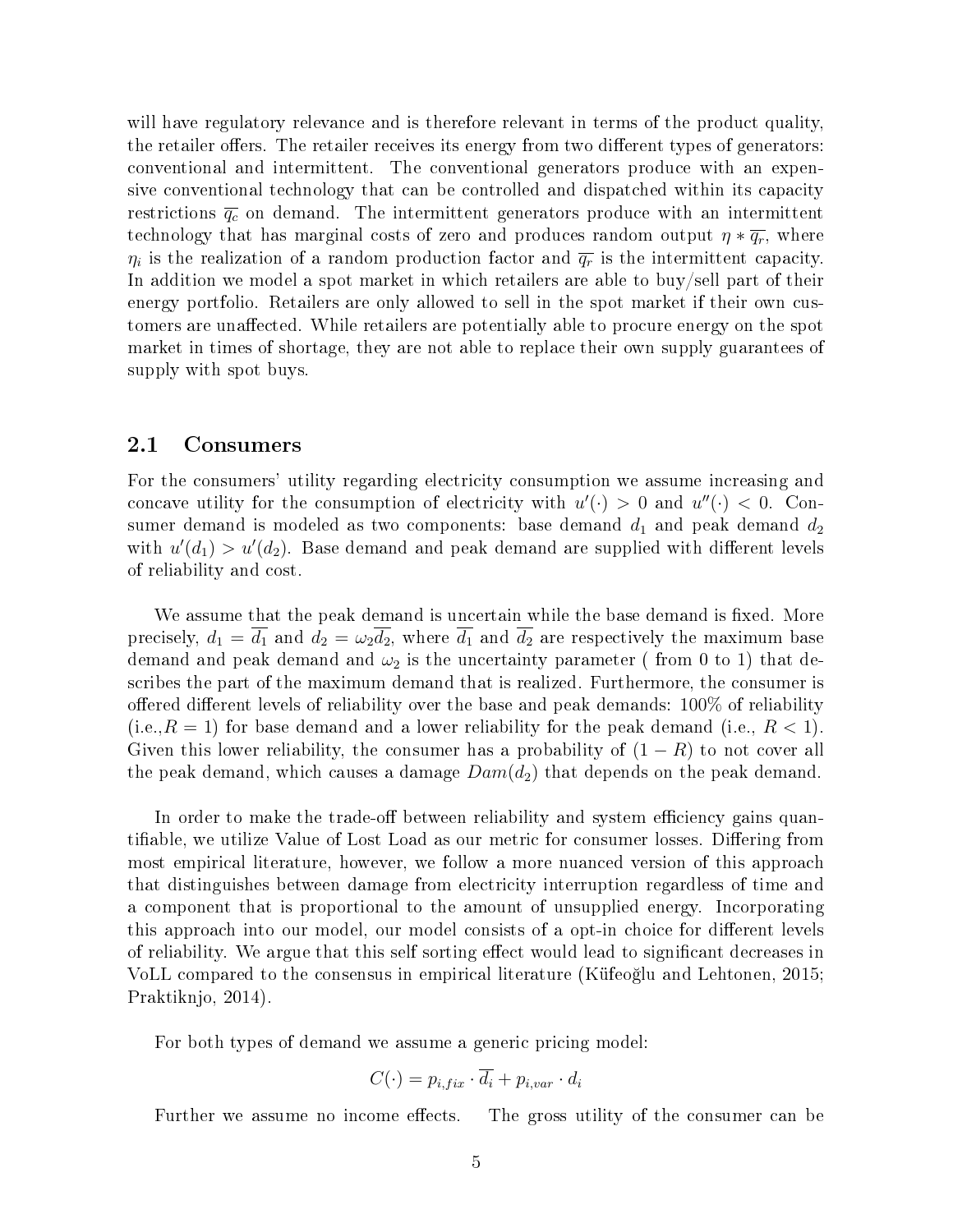written as:

$$
U(.) = u(d_1, d_2) - p_1 \overline{d_1} - p_{2, var} \omega_2 \overline{d_2} - p_2 \overline{d_2} - (1 - R) Dam(\omega_2 \overline{d_2})
$$
(1)

The consumer will maximize the expected utility  $(E U)$  given by Eq.(1) over the uncertainty parameters (demand and intermittent technology) for given levels of reliability and prices..

### 2.2 Retailers

The retailer is an intermediary buying electricity from generators and selling it to consumers. The retailer pays a fixed tariff  $(p_{\overline i},$  where  $i$  denotes the type of generator) for the capacity as an option to purchase electricity from the generators whenever it is needed. In addition, a variable tariff  $(p_i)$  is paid to the generator when the retailer purchases electricity. In the case of excess (resp., deficit) of supply, the retailer can sell to  $(\text{resp.},\text{ }$ buy from) to other retailers in the spot market at a price  $p_n$  (see description of the spot market in Section 2.4). The profit of the retailer can be written as:

$$
\pi_r = p_1 \overline{d_1} + p_{2, var} \omega_2 \overline{d_2} + p_2 \overline{d_2} - p_{\overline{x}} \overline{x} - p_{\overline{v}} \overline{v} - p_x x - p_n (\overline{v} + x - \overline{d_1} - \omega_2 \overline{d_2}) \tag{2}
$$

The retailer will maximize the expected profit  $(\mathbb{E} \pi_r)$  given by Eq.(2) over the uncertainty parameters (demand and intermittent technology) subject to the reliability constraint given in Section 2.5.

### 2.3 Generators

We assume that there are two types of technology that produce electricity: conventional  $(x)$  and intermittent  $(v)$ . Both the generators receive a fixed payment for the capacity from the retailers while only the conventional generator is paid a variable price for electricity produced. The two technologies require fixed investment cost to install the capacity:  $C_{fix}(\overline{x})$  and  $C_{fix}(\overline{v})$  for the conventional and intermittent technologies, respectively. In addition, the conventional technology has a variable production cost  $C_{var}(x)$ . The profit for the conventional generator  $(\pi_x)$  and the intermittent generator  $(\pi_v)$  can be written as:

$$
\pi_x = p_{\overline{x}} \overline{x} + p_x x - C_{fix}(\overline{x}) - C_{var}(x) \tag{3}
$$

$$
\pi_v = p_{\overline{v}} \overline{v} - C_{fix}(\overline{v}) \tag{4}
$$

The retailers will maximize the expected profits ( $\mathbb{E} \pi_x$  and  $\mathbb{E} \pi_v$ ).

### 2.4 Spot Market

All retailers can participate on the spot market. The generators in our framework have no production beyond the contracted amounts with the retailers and are therefore not able to participate on the spot market. Further we assume full competition among all players on the spot market; in particular, we assume that there exists no entity that can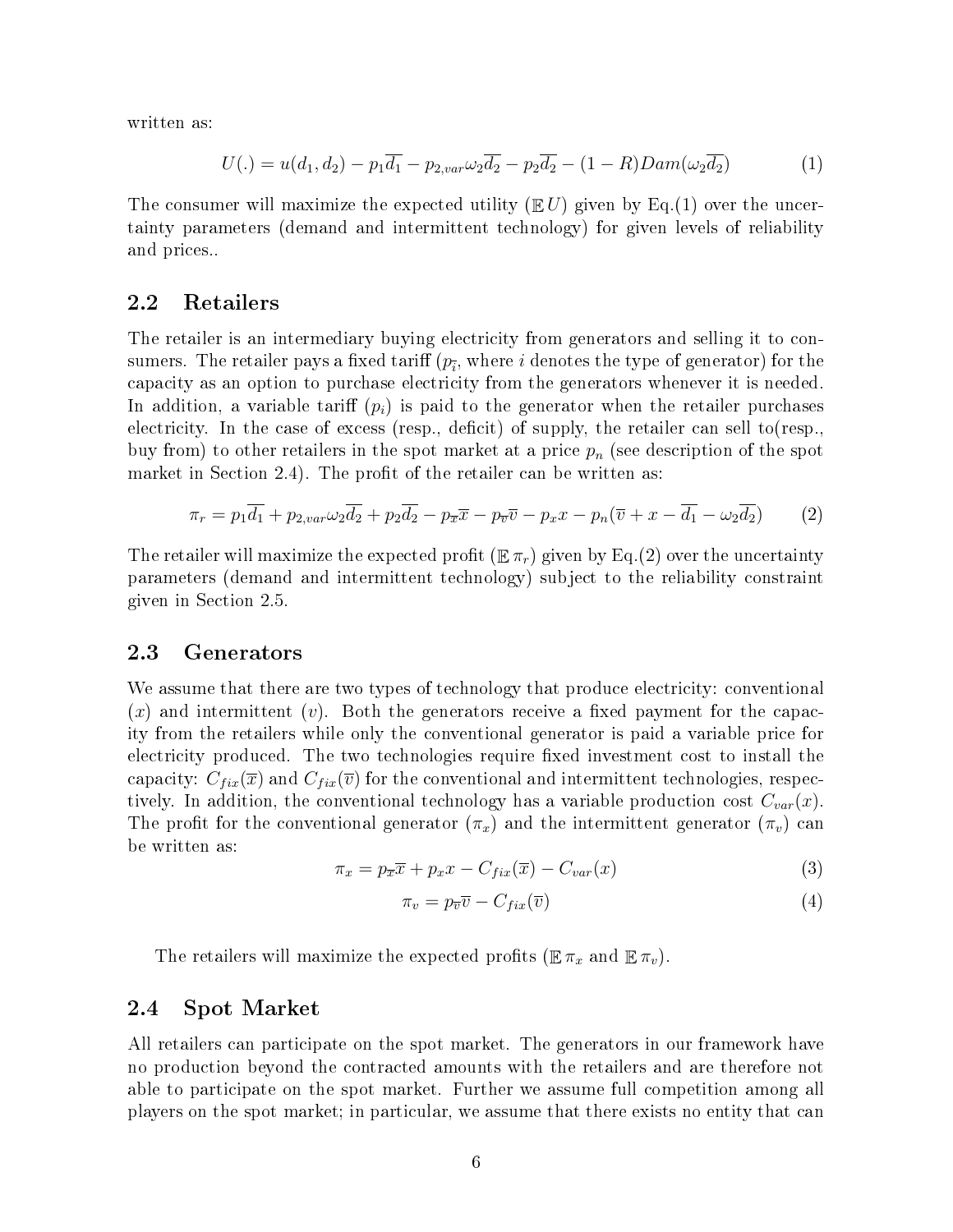exert market power. By assumption, any retailer can only sell energy on the spot market if the total demand of its own clients is covered at any given moment. Different cases can emerge depending on the economic incentive of the retailers to buy electricity from (or sell electricity to) the spot market.

Let  $V = \eta V$  being the production of the intermittent energy in a given period and  $(D_1 + D_2)$  be the total demand a retailer faces and  $\sum_i^N(D_1 + D_2)$  be the total realized demand summed over all retailers in a given period. In times of scarcity the spot market enables retailers to stock up on potential oversupply from other players in the market. All retailers that are net sellers on the spot market in a given situation are denoted by subscript j, whereas all retailers being net buyers are denoted by subscript i. We can then distinguish five different cases

1. No Trade 1

 $V_i > (D_1 + D_2)_i$   $\forall i$ : Every retailer has sufficient energy to cover all consumer demand. The marginal cost of the retailers for securing energy is  $MC_{RES} = 0$ . This case is trivial and leads to zero trade.

2. No Trade 2

 $V + \overline{X} < (D_1 + D_2)_i$   $\forall i$ : Every retailer has a deficit in covering her consumers' demand. Per imposed regulation, the own customers have priority and therefore no surplus can be allocated among other market participants. This case is trivial and leads to zero trade.

#### 3. Trade with RES

 $\sum_{i}^{N} (D_1 + D_2)_i - V_i \leq \quad \sum_{j}^{N} V_j - (D_1 + D_2)_j \quad \forall i,j \; with \; j \neq i: \; \text{The \; deficits \; of \; some}$ retailers to meet full demand through RES are offset by surplus of other retailers. The occurring trade is conducted at marginal cost with production only through RES. This leads to a market price  $p_m = c_{RES} = 0$  and to a profit of  $\Pi_i = 0$ 

### 4. Trade with RES and conventional ES

 $\sum_j^N V_j {-} (D_1{+}D_2)_j > (D_1{+}D_2)_i{-}V_i \quad \forall i,j \; with \; j \neq i \colon \text{The deficits of some retailers}$ to meet full demand through RES are (at least partially) offset by the RES surplus of other retailer plus their surplus of conventional capacity. Due to the assumed competition among generators, this leads to a market price  $p_m = c_{conv.} = c$  and to a profit of  $\Pi_j = max[(V_j - (D_1 + D_2)_j) \cdot c_{conv}; 0]$ . Any retailer that can produce more efficiently than the marginal unit on the market, i.e.  $MC < c_{conv}$  will not use the spot market and instead produce by their own contract.

In a setting with conventional energy sources in which there is no energy surplus, efficient allocations use the marginal cost for non-delivery as allocation basis. This also leads to a market price  $p_m = p_2 = c$ , i.e. a identical market clearing price

In term of investment problem and given the additional assumptions (see Section 2.5), these cases can be summarized in two cases: total intermittent capacity is sufficient or not to cover all the demand. Let assume that there are  $n$  competitive retailers and denote by "i" the individual retailer and by "  $-i$ " the other  $n-1$  retailers. The total demand and total intermittent capacity can then be expressed as  $D_i + D_{-i}$  and  $V_i + V_{-i}$ ,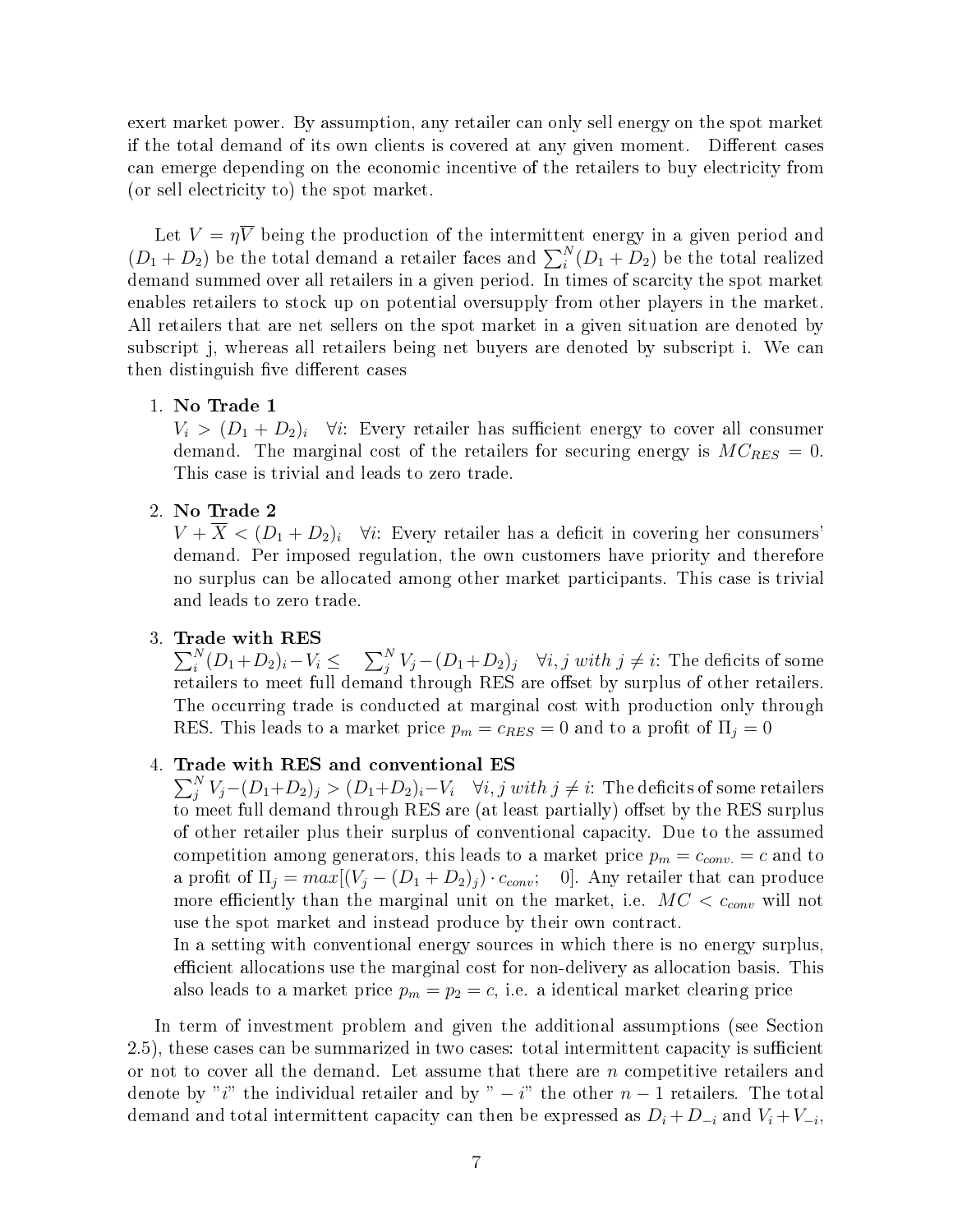respectively with  $D_i = d_{1i} + \omega_2 d_{2i}$  and  $V_i = \eta \overline{v_i}$ .

Let define by  $\overline{\omega}$  the threshold on  $\omega_2$ , the demand uncertainty parameter, that describes the condition triggering the above two cases:  $D_i + D_{-i} = V_i + V_{-i}$ . The expected value "  $\mathbb{E}$ " will be calculated over the distribution of  $\omega_2$  using the threshold value of  $\overline{\omega}$ .

# 2.5 Reliability constraint and additional assumptions

We define reliability R as the intermediary's ability to cover the cumulative demand of all consumers, while being able to guarantee the supply of the base demand  $d_1$ 

$$
P(\overline{d_1} + \omega_2 \overline{d_2} \le \eta * \overline{v} + \overline{x}) = R
$$

$$
P(d_1 \le \overline{x}) = 1
$$

Assuming that  $\bar{x} = \bar{d}_1$ , the reliability constraint can be written as an implicit function of  $d_2$ :

$$
\overline{d_2} = g(\overline{x}, \overline{v})
$$

In order to ensure the implementation of the reliability pricing market design discussed in Section 4.2, we additionally assume that the price  $p_2$  that the consumer pays to the retailer for the peak demand  $d_2$  is equal to the price  $p_x$  that the retailer pays to the conventional generator for the use of the conventional generation  $(x)$ .

# 3 Investment Problem

In this Section, we analyse the investment problem from the perspective of all the parties involved in the market. First, we start with the case under the reliability pricing market design (see Section 3.1). In addition, we deduce the investment problem under full reliability market from the one under the reliability pricing (3.2).

# 3.1 Investment Problem under reliability pricing market design

This section focuses on the investment problem with the reliability pricing market design. For each of the parties involved, we determine the optimal capacities.

#### 3.1.1 Retailer Problem

Using the framework described in Section 2.2, the retailer maximization program can be written as:

$$
\max_{\overline{x}, \overline{v}} \mathbb{E} \pi_r = \int_0^1 \left( \int_0^1 [p_1 \overline{d_1} + p_{2, var} \omega_2 \overline{d_2} + p_2 \overline{d_2} - p_{\overline{x}} \overline{x} - p_{\overline{v}} \overline{v}] \phi(\omega_2) d\omega_2 + \int_{\overline{\omega}}^1 [c(\eta \overline{v} - \overline{d_1} - \omega_2 \overline{d_2})] \phi(\omega_2) d\omega_2 \right) \phi(\eta) d\eta \tag{5}
$$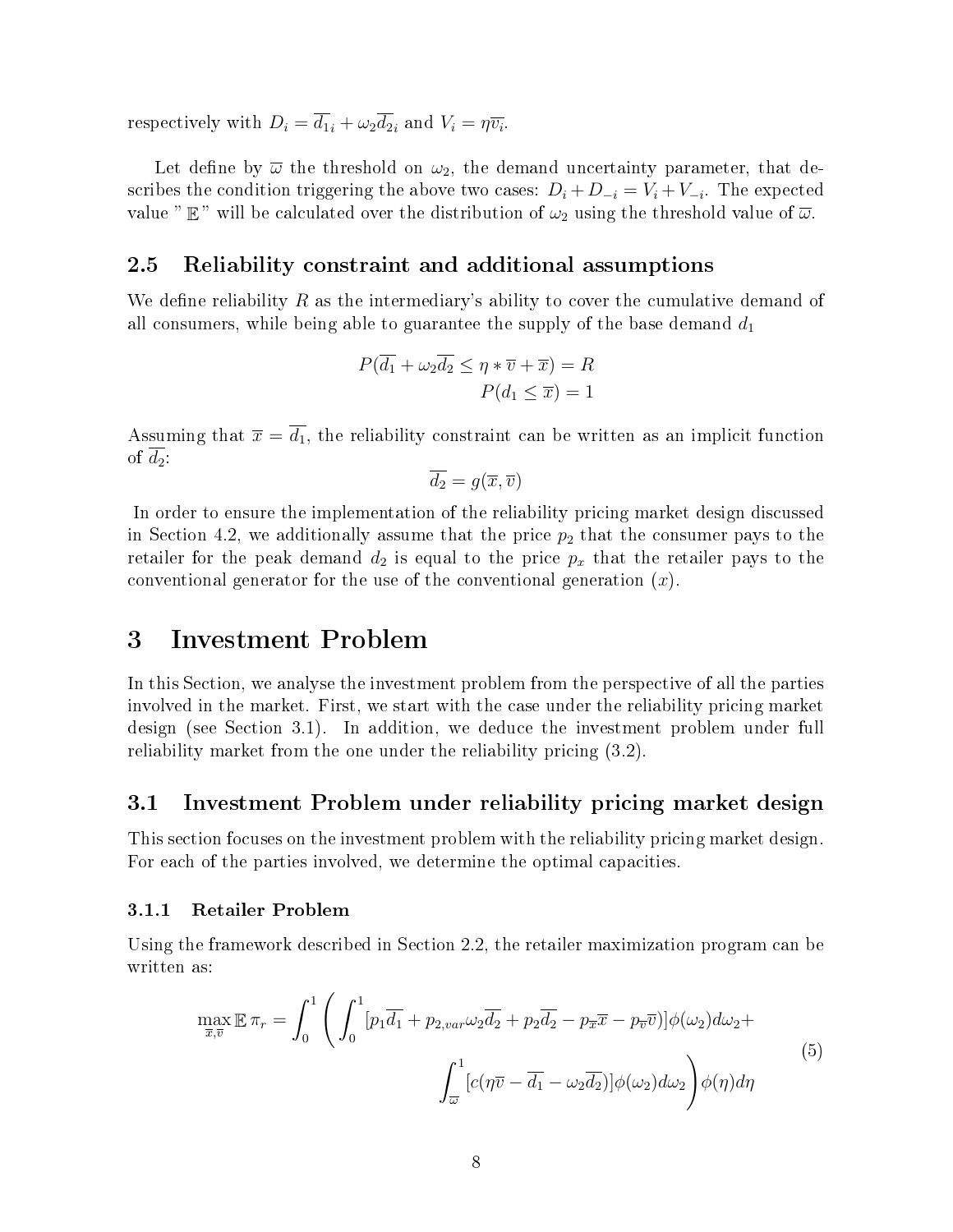st.  $\overline{d_1} = \overline{x}$  and  $\overline{d_2} = g(\overline{x}, \overline{v})$ 

Using the equality between total demand and total intermittent electricity generation, the threshold value  $\overline{\omega}$  of  $\omega_2$  is given by:

$$
\overline{d_1}_i + \omega_2 \overline{d_2}_i + (n-1)(\overline{d_1}_{-i} + \omega_2 \overline{d_2}_{-i}) = \eta \overline{v}_i + \eta (n-1) \overline{v}_{-i}
$$

Which implies that:

$$
\overline{\omega} = \frac{\eta(\overline{v}_i + (n-1)\overline{v}_{-i}) - (\overline{d}_{1i} + (n-1)\overline{d}_{1-i})}{\overline{d}_{2i} + (n-1)\overline{d}_{2-i}}
$$

The FOCs with respect to  $\overline{v}$  and  $\overline{x}$  and assuming that  $\overline{v}_{-i} = \overline{v}_i$ ,  $d_{1-i} = d_{1i}$ ,  $d_{2-i} = d_{2i}$ and  $n = 1$ , give:

$$
\int_0^1 \left( \frac{2\eta c(\overline{x} - \eta \overline{v})g(\overline{x}, \overline{v}) + c(\overline{x} - \eta \overline{v})^2 g_{\overline{v}}(\overline{x}, \overline{v}) + [-2P_v + 2\eta c + 2P_3 g_{\overline{v}}(\overline{x}, \overline{v})]g(\overline{x}, \overline{v})^2}{2g(\overline{x}, \overline{v})^2} \right) \phi(\eta) d\eta = 0
$$
\n(6)

and

$$
\int_0^1 \left( \frac{-2c(\overline{x} - \eta \overline{v})g(\overline{x}, \overline{v}) - 2(c - P_1 + P_{\overline{x}})g(\overline{x}, \overline{v})^2 + [c(\overline{x} - \eta \overline{v})^2 + 2P_3 g(\overline{x}, \overline{v})^2] g_{\overline{x}}(\overline{x}, \overline{v})^2}{2g(\overline{x}, \overline{v})^2} \right) \phi(\eta) d\eta = 0
$$
\n(7)

#### 3.1.2 Generator Problem

Based on the framework described in Section 2.3, the conventional generator has the following program:

 $P_{\overline{x}} = C_{\overline{x}}(P_{\overline{x}})$ 

 $P_x = c$ 

$$
\max_{\overline{x},x} \pi_x = p_{\overline{x}} \overline{x} + p_x x - C_{fix}(\overline{x}) - C_{var}(x) \tag{8}
$$

The FOCs with respect to  $\bar{x}$  and x give:

$$
^{\mathrm{and}}
$$

As the contract between generators and retailers does not directly depend on the reliability constraint, the above FOCs are standard arbitrage conditions. The marginal capacity cost of each additional capacity installed by the conventional generator should be compensated with the capacity price that is paid by the retailer. In addition, whenever the retailer purchases the conventional generation, the variable price that is paid to the generator should cover the marginal cost of the conventional generation.

The intermittent generator has the following program:

$$
\max_{\overline{v}} \pi_v = p_{\overline{v}} \overline{v} - C_{fix}(\overline{v})
$$
\n(9)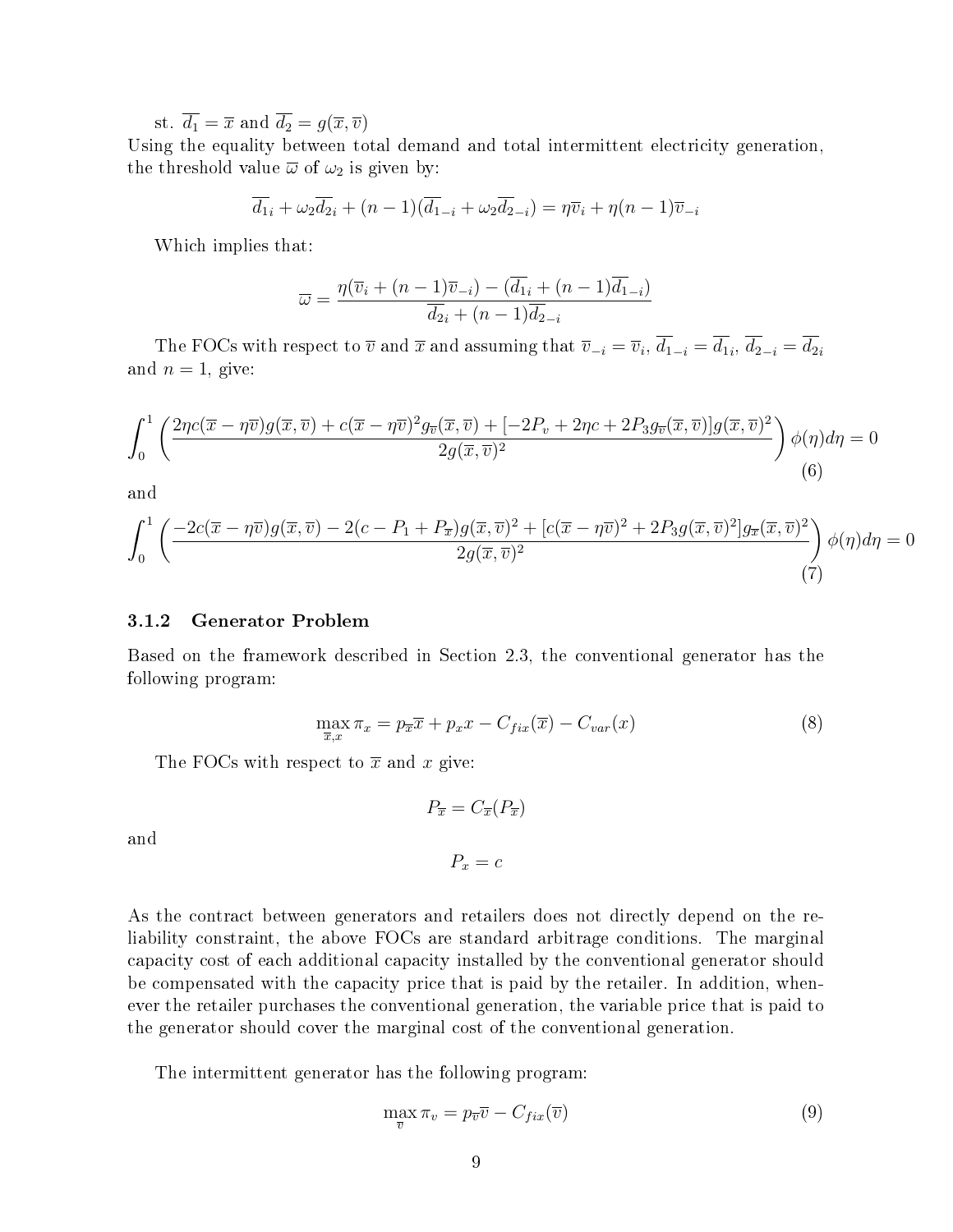The FOC with respect to  $\overline{v}$  gives:

$$
P_{\overline{v}} = C_{\overline{v}}(P_{\overline{v}})
$$

Similarly to the conventional generator, the capacity payment to the intermittent generator for each additional intermittent generation should compensate the marginal capacity cost.

#### 3.1.3 Consumer Problem

From the consumer perspective, the framework described in Section 2.1 translates into the following program:

$$
\max_{\overline{d_1}, \overline{d_2}} U(.) = u(d_1, \mathbb{E} d_2) - p_1 \overline{d_1} - p_{2, var}(\mathbb{E} d_2) - p_2 \overline{d_2} - (1 - R) Dam(\mathbb{E} d_2)
$$
(10)

The FOCs with respect to  $\overline{d_1}$  and  $\overline{d_2}$  give:

$$
p_1 = u'(\overline{d_1} + \frac{\overline{d_2}}{2})
$$

and

$$
p_{2,var} + 2p_2 + Dam(1 - R) = u'(\overline{d_1} + \frac{\overline{d_2}}{2})
$$

The above equations are household arbitrage conditions. The first equation shows that the marginal utility of cone additional unit of the base demand should compensate to unit price that the household pays. This is a standard trade-off as the base demand is fixed and the consumer is not affected by the damage related to supply unreliability. The second equation describes the consumer trade-off regarding the peak demand. The marginal cost of the peak demand has three components: (i) the variable price, (ii) the capacity price and (iii) the marginal damage of unmet demand.

#### 3.1.4 Optimal conditions

Replacing the price solutions from the consumer and generator problems into the retailer problem, we get optimal conditions that depend only on the cost and capacities parameters:

$$
\int_0^1 \left( \frac{2g(.)\left[c\eta(\overline{x} - \eta\overline{v} + g(.)) - g(.)C_{\overline{v}}(.)\right] + \left[c(\overline{x} - \eta\overline{v})^2 + g(.)^2(-c + Dam(R - 1) + u'(\overline{x} + \frac{1}{2}g(.))\right]g_{\overline{v}}(.)}{2g(.)^2} \right) \phi(\eta)d\eta
$$
\n(11)

and

$$
\int_0^1 \left( \frac{-2c(\overline{x} - \eta \overline{v})g(.) + c(\overline{x} - \eta \overline{v})^2 g_{\overline{x}} + g(.)^2 [-2c - C_{\overline{x}} - (c + (1 - R)Dam)g_{\overline{x}} + u'(\overline{x} + \frac{1}{2}g(.))(2 + g_{\overline{x}})]}{2g(.)^2} \right) \phi(\eta) d\eta
$$
\n(12)

Solving together the above two equations gives the optimal capacities for the conventional technology and the intermittent technology. Note that these optimal capacities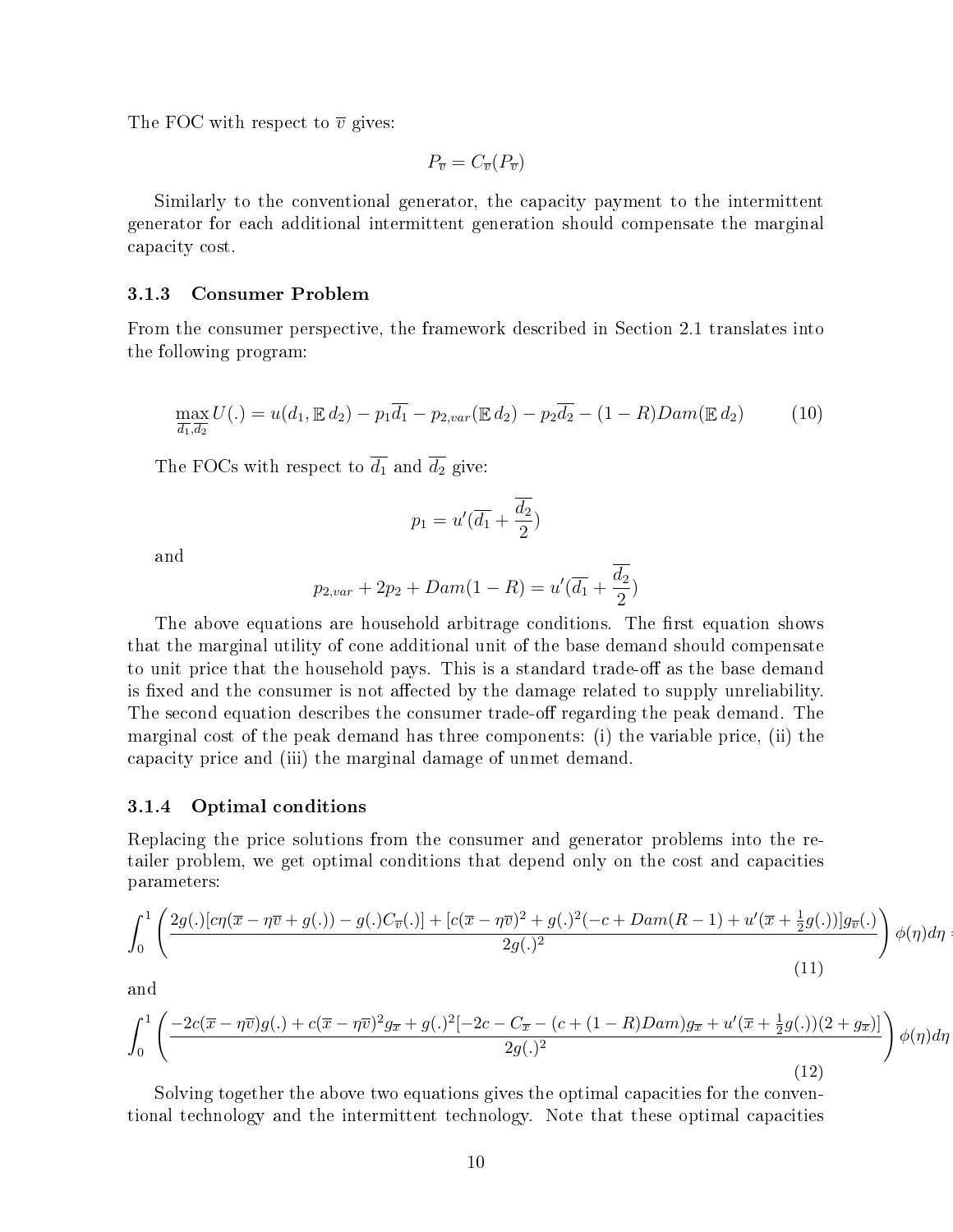also depend on the level of reliability that is contracted between retailers and consumers. A close form of these solutions would require assuming a specific form for the cost and utility functions.

# 3.2 Investment Problem with full reliability

Here, we assume that the utility guarantees a full reliability, i.e.,  $R = 100\%$ . This corresponds to the current electricity market in most countries as the household does not directly pay for the reliability. The consumer pays a constant price  $p$  to the retailer for both the base and peak demands. In addition, the utility is allowed by the regulator to add a "mark-up" "m" on the price of electricity to cover the necessary cost for the full reliability.

#### 3.2.1 Retailer Problem

In term of investment problem, previous retailer program is modified as the following:  $p_1 = p_{2,var} = p + m$ ,  $p_2 = 0$  and  $\overline{d_2} = g_1(\overline{x}, \overline{v})$ , where  $g_1(\overline{x}, \overline{v})$  is an implicit function from the reliability constraint when  $R = 100\%$ .

$$
\max_{\overline{x},\overline{v}} \mathbb{E} \pi_r = \int_0^1 \left( \int_0^1 [(p+m)(\overline{d_1} + \omega_2 \overline{d_2}) - p_{\overline{x}} \overline{x} - p_{\overline{v}} \overline{v})] \phi(\omega_2) d\omega_2 + \int_{\overline{\omega}}^1 [c(\eta \overline{v} - \overline{d_1} - \omega_2 \overline{d_2})] \phi(\omega_2) d\omega_2 \right) \phi(\eta) d\eta
$$
\n
$$
\text{s.t. } \overline{d_1} = \overline{x} \text{ and } \overline{d_2} = g_1(\overline{x}, \overline{v})
$$
\n(13)

The FOCs with respect to  $\overline{v}$  and  $\overline{x}$  become:

$$
\int_0^1 \left( \frac{2\eta c(\overline{x} - \eta \overline{v})g_1(\overline{x}, \overline{v}) + c(\overline{x} - \eta \overline{v})^2 g_{1\overline{v}}(\overline{x}, \overline{v}) + [-2P_v + 2\eta c + (p + m - c)g_{1\overline{v}}(\overline{x}, \overline{v})]g_1(\overline{x}, \overline{v})^2}{2g_1(\overline{x}, \overline{v})^2} \right) \phi(\eta) d\eta = 0
$$
\n(14)

and

$$
\int_0^1 \left( \frac{-2c(\overline{x} - \eta \overline{v})g_1(\overline{x}, \overline{v}) - 2(c - p - m + P_{\overline{x}})g_1(\overline{x}, \overline{v})^2 + [c(\overline{x} - \eta \overline{v})^2 + (p + m - c)g_1(\overline{x}, \overline{v})^2]g_{1\overline{x}}(\overline{x}, \overline{v})^2}{2g_1(\overline{x}, \overline{v})^2} \right) \phi(\eta) d\eta =
$$
\n(15)

Under full reliability, the above two equations give optimal conventional and intermittent capacities.

#### 3.2.2 Consumer Problem

Given the changes mentioned in the retailer investment problem, the consumer problem is also modified as the following:

$$
\max_{\overline{d_1}, \overline{d_2}} U(.) = u(d_1, \mathbb{E} d_2) - (p+m)(\overline{d_1} + \mathbb{E} d_2)
$$
\n(16)

The FOCs with respect to  $\overline{d_1}$  and  $\overline{d_2}$  become:

$$
p + m = u'(\overline{d_1} + \frac{\overline{d_2}}{2})
$$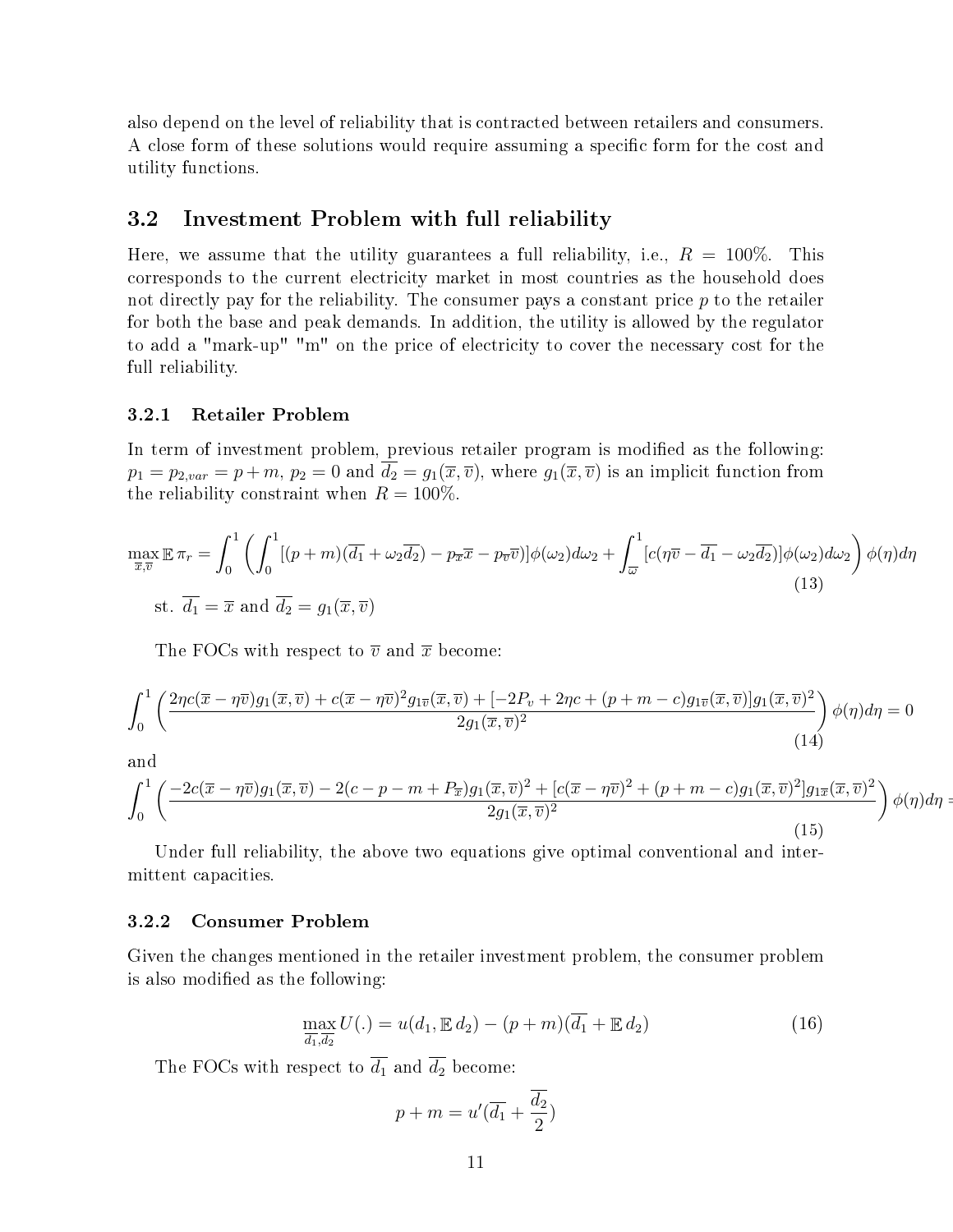and

$$
p+m=u'(\overline{d_1}+\frac{\overline{d_2}}{2})
$$

Under the guarantee of full reliability, each unit of base and peak demands have the same values for the consumer who pays an uniform electricity price.

#### 3.2.3 Optimal conditions

Note that the generator problem does not change. Using the above FOCs together with the FOCs from the generator problem, the optimal conditions become:

$$
\int_0^1 \left( \frac{2g_1(.)[c\eta(\overline{x} - \eta \overline{v} + g_1(.)) - g_1(.)C_{\overline{v}}(.)] + [c(\overline{x} - \eta \overline{v})^2 + g_1(.)^2(-c + u'(\overline{x} + \frac{1}{2}g_1(.))]g_{1\overline{v}}(.)}{2g_1(.)^2} \right) \phi(\eta)d\eta = 0
$$
\n(17)

and

$$
\int_0^1 \left( \frac{-2c(\overline{x} - \eta \overline{v})g_1(.) + c(\overline{x} - \eta \overline{v})^2 g_{1\overline{x}} + g_1(.)^2 [-2C_{\overline{x}} - (c - u'(\overline{x} + \frac{1}{2}g_1(.))(2 + g_{1\overline{x}})]}{2g_1(.)^2} \right) \phi(\eta) d\eta = 0
$$
\n(18)

Solving these two optimal equations will give optimal capacities for the conventional and intermittent technologies. In the next step, we plan to do a comparison analysis of these optimal values under pricing reliability market design and full reliability design. We expect to show that the current electricity market design is inefficient compare to the reliability pricing market design which is close to the first best of real time pricing.

# 4 Model Analysis

In this section, we first do a welfare comparison to investigate the parametric conditions that define the efficiency of the reliability pricing market design. Second, we explore the implementation of this contract under the reliability pricing market design.

# 4.1 (Preliminary) Welfare comparison

Consider the expected utility for the representative consumer as well as for the retailer. By comparing joint utility under a contract structure marketing reliability and an adequate reference scenario, we can determine the ranges of parametrization that need to hold. With  $R < 1$ :

$$
\mathbb{E} U(.)_{cons.,R} = u(d_1, \mathbb{E} d_2) - p_1 \overline{d_1} - p_{2,var}(\mathbb{E} d_2) - p_2 \overline{d_2} - (1 - R)Dam(\mathbb{E} d_2)
$$
(19)

$$
\pi_r = p_1 \overline{d_1} + p_{2, var} \mathbb{E}(\omega_2 \overline{d_2}) + p_2 \overline{d_2} - p_{\overline{x}} \overline{x} - p_{\overline{v}} \overline{v} - p_x x - p_n (\overline{v} + x - \overline{d_1} - \omega_2 \overline{d_2})
$$

The conventional generator's profit is formulated as:

 $\pi_x = p_{\overline{x}} \overline{x} + p_x x - C_{fix}(\overline{x}) - C_{var}(x)$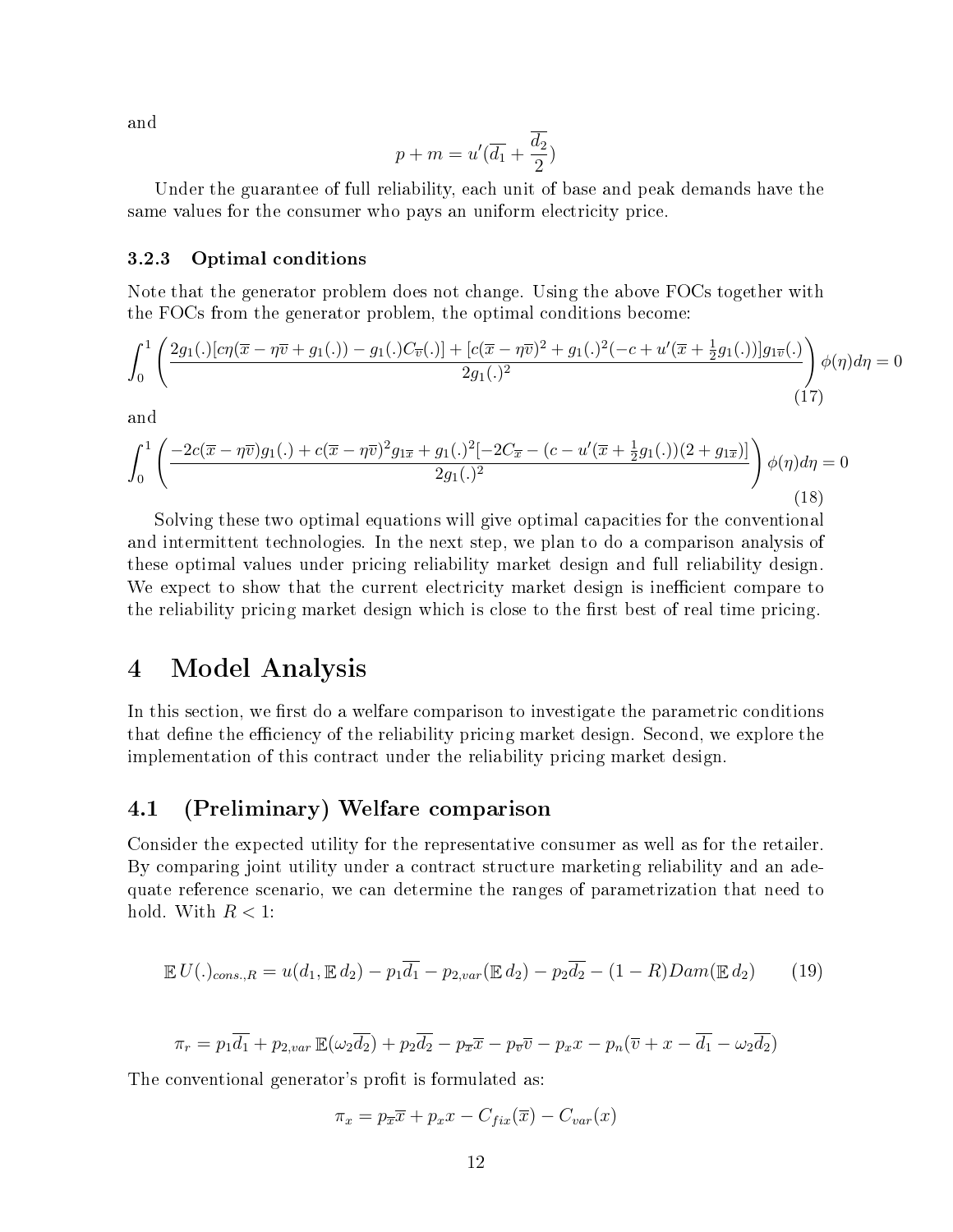The intermittent generator's profit is formulated as:

$$
\pi_v = p_{\overline{v}} \overline{v} - C_{fix}(\overline{v})
$$

Computing the overall expected welfare within the model, it is given as:

$$
W(\overline{d_1}, \overline{d_2}) = \mathbb{E}[U(.)_{cons.,R} + \pi_r + \pi_x + \pi_v]
$$

By construction we assume perfect competition and risk neutrality among generators and therefore impose a zero profit assumption.

$$
p_{\overline{v}} \overline{v} = C_{fix}(\overline{v})
$$
  

$$
p_{\overline{x}} \overline{x} + p_x x = C_{fix}(\overline{x}) - C_{var}(x)
$$
 and  $p_x = c_{var}$ 

This gives us the welfare W considering a 2-part tariff with  $R < 1$ :

$$
W_{R<1} = u(d_1, \mathbb{E} d_2) - (1 - (R + P(SS)))Dam(\mathbb{E} d_2)
$$

$$
-C_{fix}(\overline{x}) - C_{fix}(\overline{v})
$$

$$
-C_{var}(x) \mathbb{E}(x) + p_n(\mathbb{E}(\eta \overline{v}) + x - \overline{d_1} - \omega_2 \overline{d_2})
$$

The reference scenario of full reliability with a purely conventional generation is characterized by:

$$
W_{R=1} = u(d_1, \mathbb{E} d_2) - p_{\overline{x}}(\overline{d_1} + \overline{d_2}) - C_{var}(x)(\overline{d_1} + d_2)
$$

We claim the following proposition:

#### Proposition 1:

There exists a contract structure between consumers, retailers and generators with a 2 part-tariff including reliability  $R$ , that increases welfare

#### Proof of Proposition 1

Comparing welfare W under the scenario marketing reliability and the conventional reference scenario we find that  $W_{R<1} > W_{R=1}$  if:

$$
u(d_1, \mathbb{E} d_2) - (1 - R)Dam(\mathbb{E} d_2) - C_{fix}(\overline{x}) - C_{fix}(\overline{v}) - C_{var}(x)\mathbb{E}(x) >
$$
  

$$
u(d_1, \mathbb{E} d_2) - C_{fix}(\overline{d_1} + \overline{d_2}) - C_{var}(x)(\overline{d_1} + d_2)
$$

$$
\iff (1 - R) Dam(\mathbb{E} d_2) + C_{fix}(\overline{x}) + C_{fix}(\overline{v}) + C_{var}(x) \mathbb{E}(x) C_{fix}(\overline{d_1} + \overline{d_2}) + C_{var}(x)(\overline{d_1} + d_2)
$$

Rearranging the result, we get

$$
\begin{aligned}\n\left[-C_{v,fix}(\overline{v}) - C_{x,fix}(\overline{x}) + C_{x,fix}(\overline{d_1} + \overline{d_2})\right] + \\
\left[C_{var}(x)(\overline{d_1} + d_2) - C_{var}(x) \mathbb{E}(x)\right] > (1 - R)Dam(\mathbb{E} \, d_2)\n\end{aligned}
$$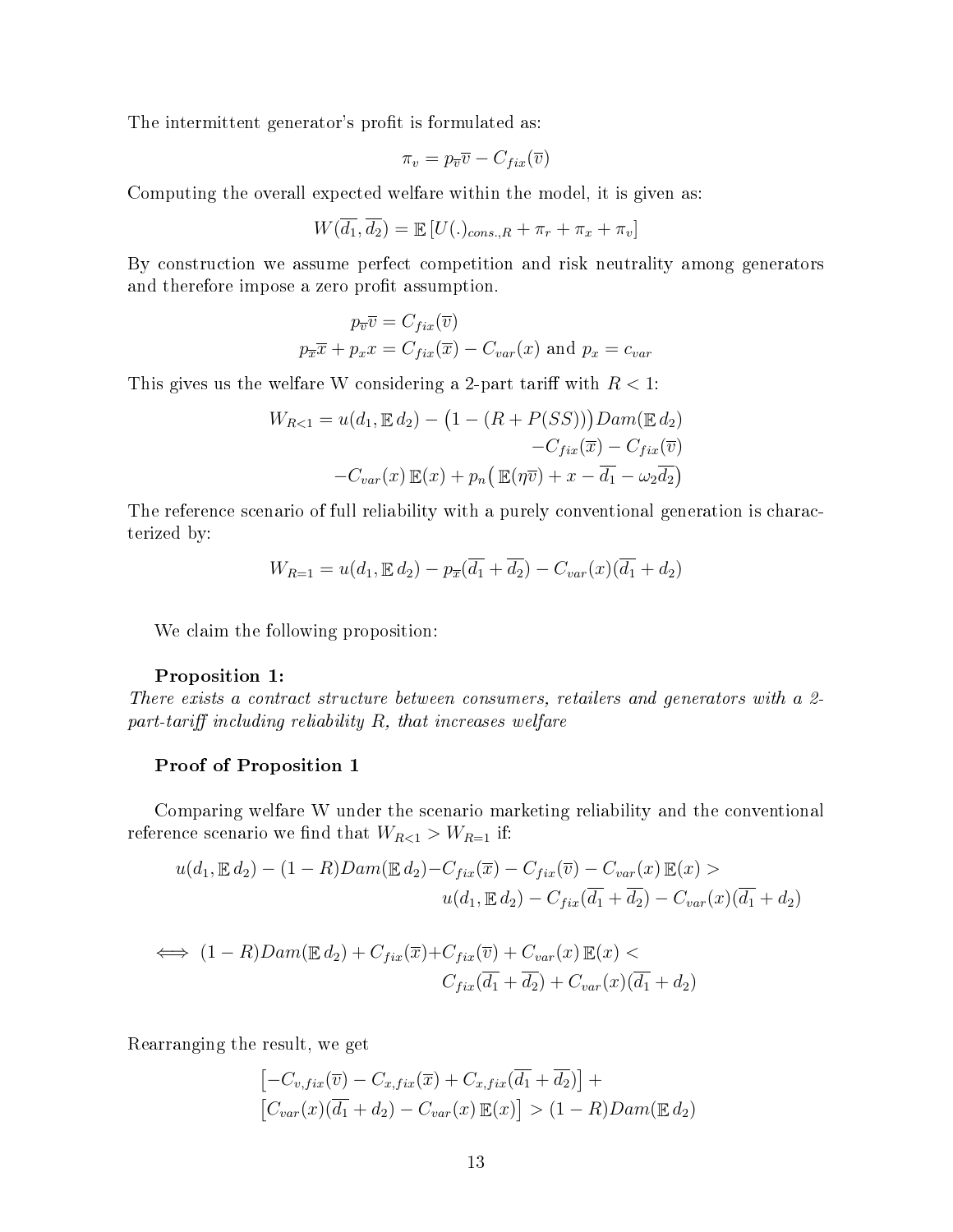With  $(1-R)Dam(\mathbb{E} d_2)$  being the expected VoLL under a reliability level  $R < 1$ , we find the condition that characterizes the efficiency gain of our system. Intuitively, having a reliability  $R < 1$  increases welfare if the sum of additional fixed costs and the savings of variable costs is larger than the expected damage. As of now, we do not have closed form solutions for the retailers optimization problem yet (compare section 3 Investment Problem). Once we have the closed form solution, a better analysis will be possible.

# 4.2 Implementation

In this section, we explore how different contracts between the market players could be implemented. We focus on both the contract between (i) consumer and retailer and (ii) retailer and generators.

#### Consumer - Retailer

• Peak demand For the non-guaranteed tariff we have:

$$
d_2p_{2,v} + \overline{d_2}p_{2,R}
$$

With fixed payment that is set on maximum demand and corresponding reliability

$$
p_{2,fix,R}d_2
$$

If  $p_{2,v} < c_{var,con}$ : If retailers were to receive less compensation than it costs them to supply consumers in times RES scarcity, it would be hard to enforce supply to consumers even if it is possible.

If  $p_{2,v} \gg c_{var,con}$ : Supplying demand of the types  $d_1, d_2$  can be understood as implicit differences in product quality. For  $d_1$  with  $R = 100\%$ , price  $p_1$  needs to be higher than  $p_2$ . Otherwise any retailer could recreate the superior product without the need for a product of less quality.

Only for the case of  $p_{2,v} = c_{var,con}$  we can ensure incentive compatibility for both sides Conditions for  $d_2$  to be chosen with  $p_{2,v}$  and  $R < 1$ , over  $d_2$  with  $p_{1,v}$  and  $R=1$ :

$$
u \left[ R d_2 - (p_{2,fix}(R) \overline{d_2} + p_{2,var} d_2 + (1 - R)\beta) \right] > u \left[ d_2 - p_1 d_2 \right]
$$

Conditions for  $d_2$  to be chosen with  $p_2$  and  $R < 1$  at all:

$$
u(d_2 - p_{2,fix}(R) d_2 - p_{2,var} d_2) > 0
$$

• Base demand Additionally, we have  $d_1$  being the guaranteed supply based on a conventional, controllable energy production technology. The consumers pay a fixed price per unit which corresponds to the levelized cost of energy  $(LCOE)$ :

$$
p_1 = c_{marg,con} + c_{con,fix} * \frac{\overline{x}}{x}
$$

$$
\iff p_1 = c_{marg,con} + MU
$$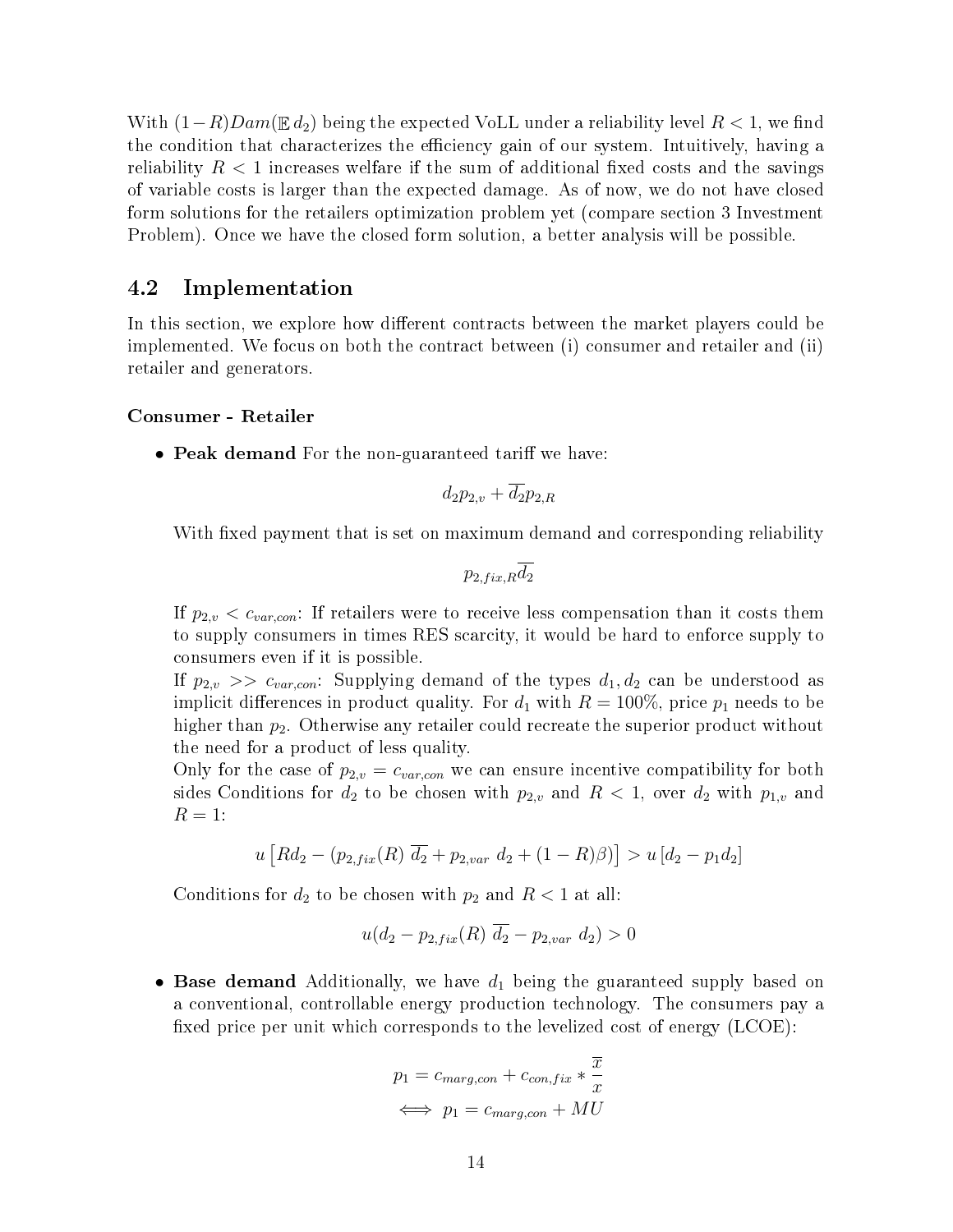$p_1 \geq LCOE$  ensures that retailers do not make a loss from offering this tariff while generators can refinance their investments. Conditions for  $d_1$  to be chosen with  $p_1$ and  $R=1$ , over  $d_1$  with  $p_2$  and  $R<1$ :

$$
u [d_1(1-p_1)] > u [Rd_1 - (p_2d_1 + (1-R)\alpha)]
$$

Conditions for  $d_1$  to be chosen with  $p_1$  and  $R = 1$  at all, is implicitly given by the other conditions.

We have  $c_{c,var} + MU = p_1 > p_{2,var} = c_{c,var}$ . With risk averse consumers and without income effects, it follows that:

$$
u(d_2) - u(Rd_2) \le u \left[ c_{c, var} \cdot d_2 \cdot \left( 1 + MU - R - \frac{\overline{d_2} \cdot p_{2, fix}(R)}{c_{c, var} \cdot d_2} \right) \right]
$$

For positive values of  $\left(1+MU - R - \frac{\overline{d_2 p_2 f_{jx}(R)}}{c}\right)$  $c_{c,var}·d_2$  , it follows from concave vNM utility functions that any consumer will opt for  $d_2 > 0$ .

Retailer - Generator The contracts between retailer and generator consist of a two part tariff:

$$
C_{c,gen}(z) = \phi_{c,var} * z + \phi_{c,fix} * \overline{z}
$$

$$
C_{RES,gen}(z) = \phi_{RES,fix}\overline{z}^{2}
$$

The fixed part of the contract can be considered as an option or the retailer to purchase the contracted amount of energy. Based on the incentive compatibility constraints for the generator, the variable price for the retailer would not have to match the marginal cost of production of the generator. Instead, different contracts with varying size of the fixed and the variable portion for the same delivery schedule could be possible. However, this would incentivize the retailer to understate the actual usage of the purchase option and therefore exploit the generator:

- if  $(c_{c,var} \phi_{c,var}) > 0$  and  $(c_{c,fix} \phi_{c,fix}) < 0$ : Retailers are incentivized to overstate their actual purchasing amount. This in turn would drive up prices for consumers and could be undercut by competitors.
- if  $(c_{c,var} \phi_{c,var}) < 0$  and  $(c_{c,fix} \phi_{c,fix}) > 0$ : If retailers pay less than the marginal cost of production per unit, this pricing scheme would lead to arbitrage seeking on the side of retailers. Through the spot market, retailers would be incentivized to buy all available energy and resell it with profit through the spot market.
- Only for the case of  $c_{c,var} = \phi_{c,var}$  and  $c_{c,fix} = \phi_{c,fix}$  we can ensure incentive compatibility for both sides.

$$
\Pi_C = (c_{c, var} - \phi_{c, var})z + (c_{c, fix} - \phi_{c, fix})\overline{z} \ge 0
$$

The following proposition summarise the implementation of the contract under pricing reliability market design.

**Proposition 2:** A contract incorporating reliability for end consumers is can be introduced without violating any incentive compatibility/participation constraints.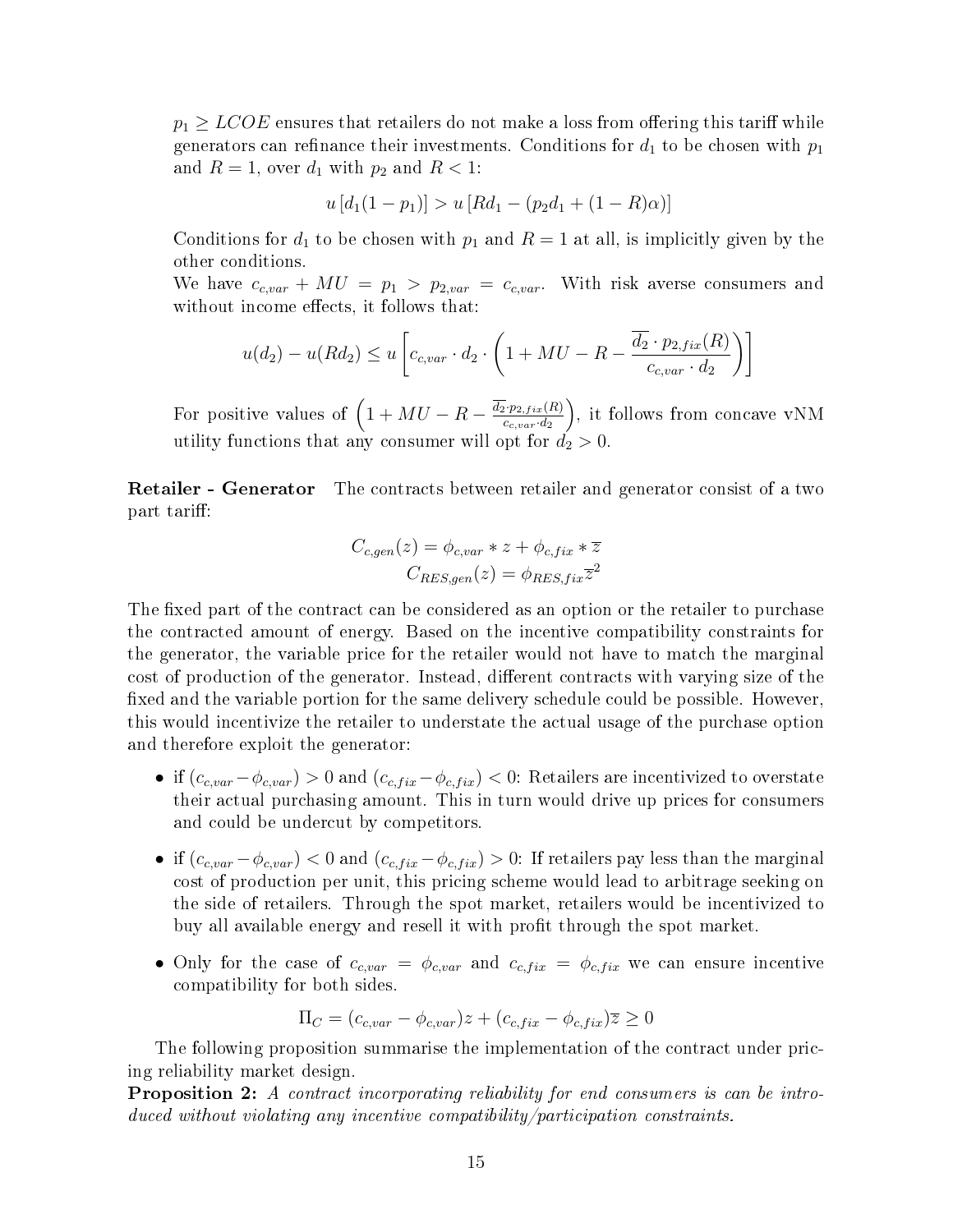# 5 Conclusion

In the global fight against climate change, renewable energy sources have become one of the strategic instruments of choice. Due to political targets, e.g. on EU level, the share of RES will likely increase strongly in the next decades. Their introduction is favored by the fact that they have already achieved nancial competitiveness when compared to current conventional energy sources. Factoring in economies of scale and further technological prowess, RES will likely be the cost-efficient energy sources of choice in the near future.

These changes have to be addressed in the legal and financial framework energy markets provide. On the one hand, the investment into RES is accompanied by a shift of the existing cost structures; while many energy sources such as coal or gas are driven by variable costs, these are essentially zero for most RES. The shift to a higher share of initial investment cost needs to be addressed in a well-functioning market design. On the other hand, new technologies such as smart meters provide new options when developing a new market design. Retailers have new ways to ensure net stability by dropping specific loads within the system. When talking about the energy market of the future, real time pricing is often considered the first-best solution. Its practical problems for consumers, however, are imminent and have been widely discussed. Our theoretical model combines the advantage of utilizing demand side flexibility that is inherent to real time pricing. At the same time, we developed a framework that is easier to utilize for end consumers and specifically mitigates the impossible task of constant monitoring. Through adequate risk compensation we show that signicant welfare increases can be achieved by integrating a large share of intermittent resources.

Our model setup is able to capture both demand as well as supply uncertainty. Currently, demand uncertainty is an exogenous variable input into our model. Future research could be conducted on how demand adaption strategies on the consumer side might change the outcome of our model.

We have pointed out similarities between the proposed reliability pricing approach and real-time pricing. Further work should be conducted on how these two frameworks might converge. Especially when splitting demand into multiple tranches, analyses should indicate that reliability pricing will approximated the outcome reached through real-time pricing.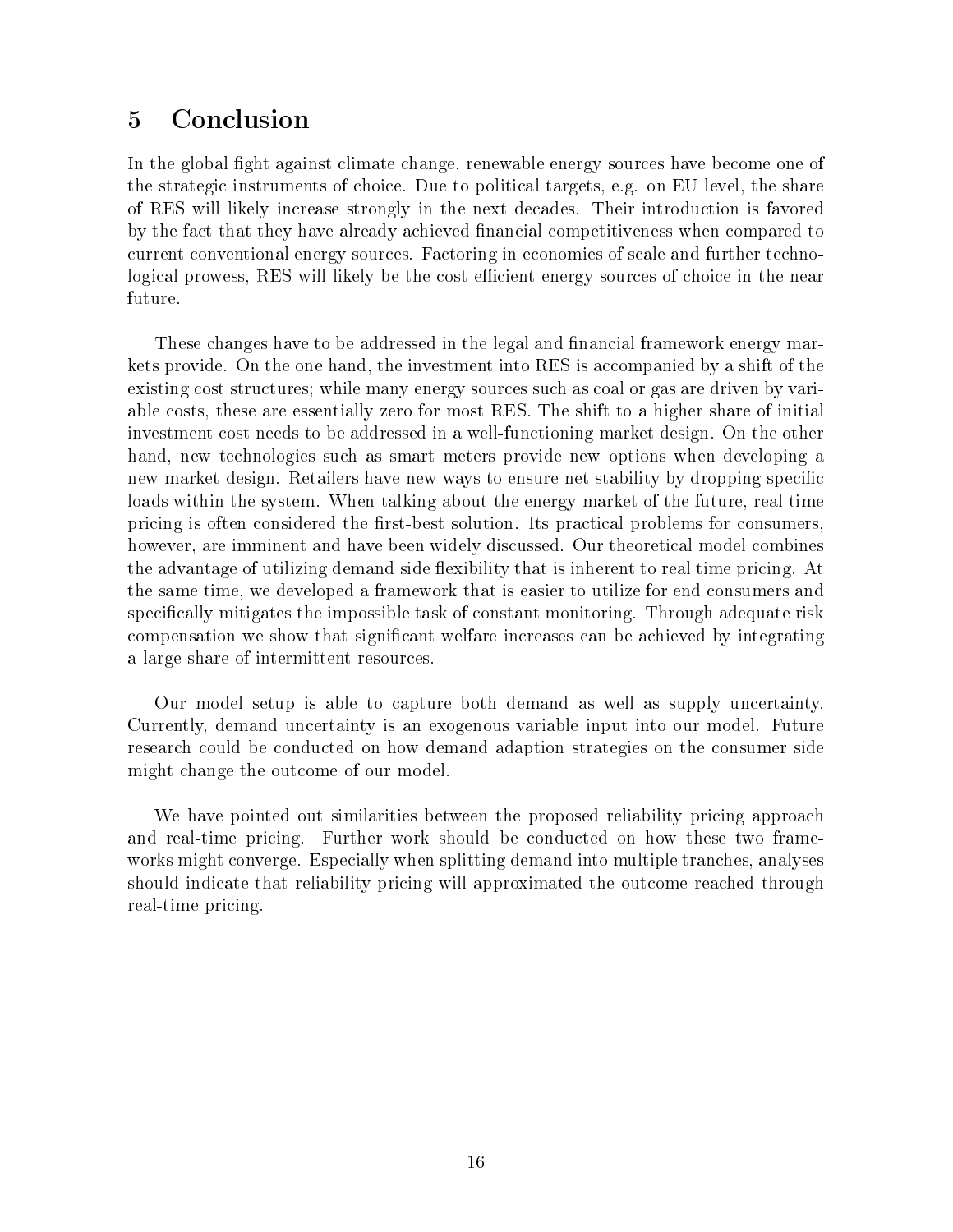# References

- Aparicio, N., I. MacGill, J. R. Abbad, and H. Beltran (2012). Comparison of wind energy support policy and electricity market design in europe, the united states, and australia. IEEE transactions on Sustainable Energy  $3(4)$ , 809–818.
- Darby, S. (2010). Smart metering: what potential for householder engagement? Building research  $\mathcal B$  information 38(5), 442-457.
- Dutta, G. and K. Mitra (2017). A literature review on dynamic pricing of electricity. Journal of the Operational Research Society  $68(10)$ , 1131–1145.
- Hartman, R. S., M. J. Doane, and C.-K. Woo (1991). Consumer rationality and the status quo. The Quarterly Journal of Economics  $106(1)$ , 141-162.
- Heinrichs, H. U. and P. Markewitz (2017). Long-term impacts of a coal phase-out in germany as part of a greenhouse gas mitigation strategy. Applied energy 192, 234246.
- Hogan, M. (2016). Hitting the mark on missing money: How to ensure reliability at least cost to consumers. The Regulatory Assistance Project. Abrufbar unter: http://www. raponline. org/wp-content/uploads/2016/09/rap-hogan-hitting-mark-onmissingmoney-2016-september. pdf (Zuletzt abgerufen am 25.11. 2016) Hurley, D.
- Jahn, D. and S. Korolczuk (2012). German exceptionalism: the end of nuclear energy in germany! *Environmental Politics 21*(1), 159-164.
- Kåberger, T. (2018). Progress of renewable electricity replacing fossil fuels. Global Energy Interconnection  $1(1)$ , 48-52.
- Kaufmann, S., K. Künzel, and M. Loock (2013). Customer value of smart metering: Explorative evidence from a choice-based conjoint study in switzerland. Energy Policy 53, 229–239.
- Küfeoğlu, S. and M. Lehtonen (2015). Comparison of different models for estimating the residential sector customer interruption costs. Electric Power Systems Research 122,  $50 - 55.$
- Morrissey, K., A. Plater, and M. Dean (2018). The cost of electric power outages in the residential sector: A willingness to pay approach. Applied energy 212, 141–150.
- Parag, Y. and B. K. Sovacool (2016). Electricity market design for the prosumer era. Nature energy  $1(4)$ , 1–6.
- Pepermans, G.  $(2011)$ . The value of continuous power supply for flemish households. *Energy Policy 39*(12), 7853-7864.
- Praktiknjo, A. J. (2014). Stated preferences based estimation of power interruption costs in private households: An example from germany. *Energy*  $76, 82-90$ .